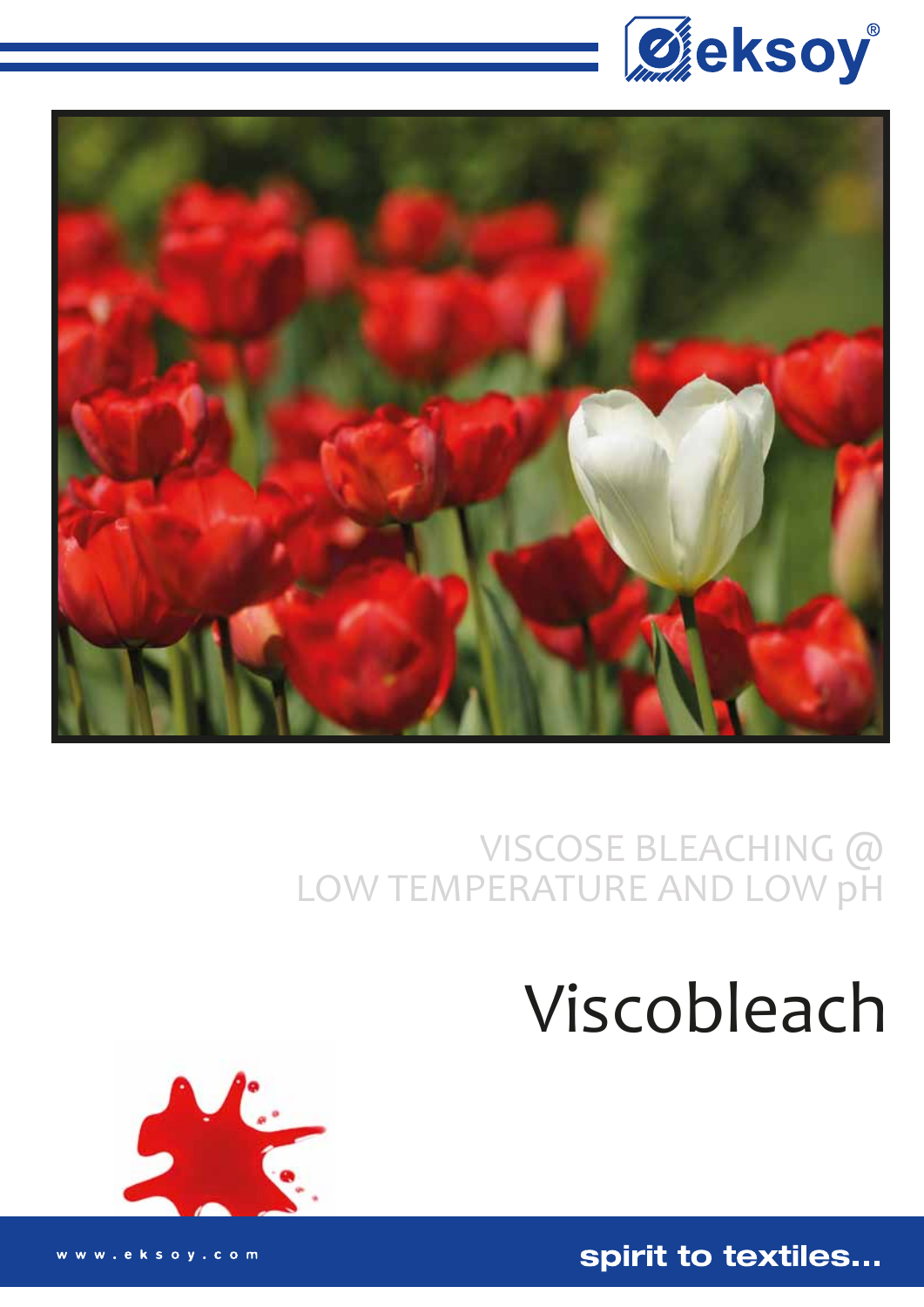

## **VISCOBLEACH LET'S DYE YOUR VISCOSE TOGETHER**

#### COMMON MISTAKES and HOW TO DYE VISCOSE RAYON…

#### Mistake 1

Viscose is white, no need to bleach… So I don't bleach, only boil, but I had creases and undyed parts specially in dark colors…. Besides my colors are dull.

#### **Solution**

Wrong…Viscose rayon is not bleached for whiteness but to remove sulphur & CS2 from the fiber. These reductive chemicals are found in the nature of viscose fiber. As they are reductive, they also reduce the colors and form unlevelled dyeing. These effects are more easily seen on dark and more reduction-sensitive colors like vinylsuphone dyes.

Unbleached viscose results dull colors.

#### Mistake 2 …

 I know that NaOH is detrimental for viscose, then shall I bleach with peroxide/soda ash?

#### Solution

 NaOH can never be used with viscose rayon. Soda is safe. But soda pH is not enough to activate peroxide to clean sulphur … Secondly high temperature is also harmful for fiber structure and creates more creases…

SO USE **VISCOBLEACH®**… Bleach at 60 °C and dye at 60 °C. at low pH=9,5 - 9 % No temperature differences..

#### Mistake 3…

 When I do peroxide bleaching, I use same amount of peroxide stabilizer but sometimes face pinholes.

#### **Solution**

Viscose rayon have considerable amount iron content which catalyze peroxide dissociation and may cause fiber strenght loss and pinholes. Extra peroxide stabilizer is required or

USE **VISCOBLEACH®** …Which contains activator, stabilizer complexing agent and mild alkali.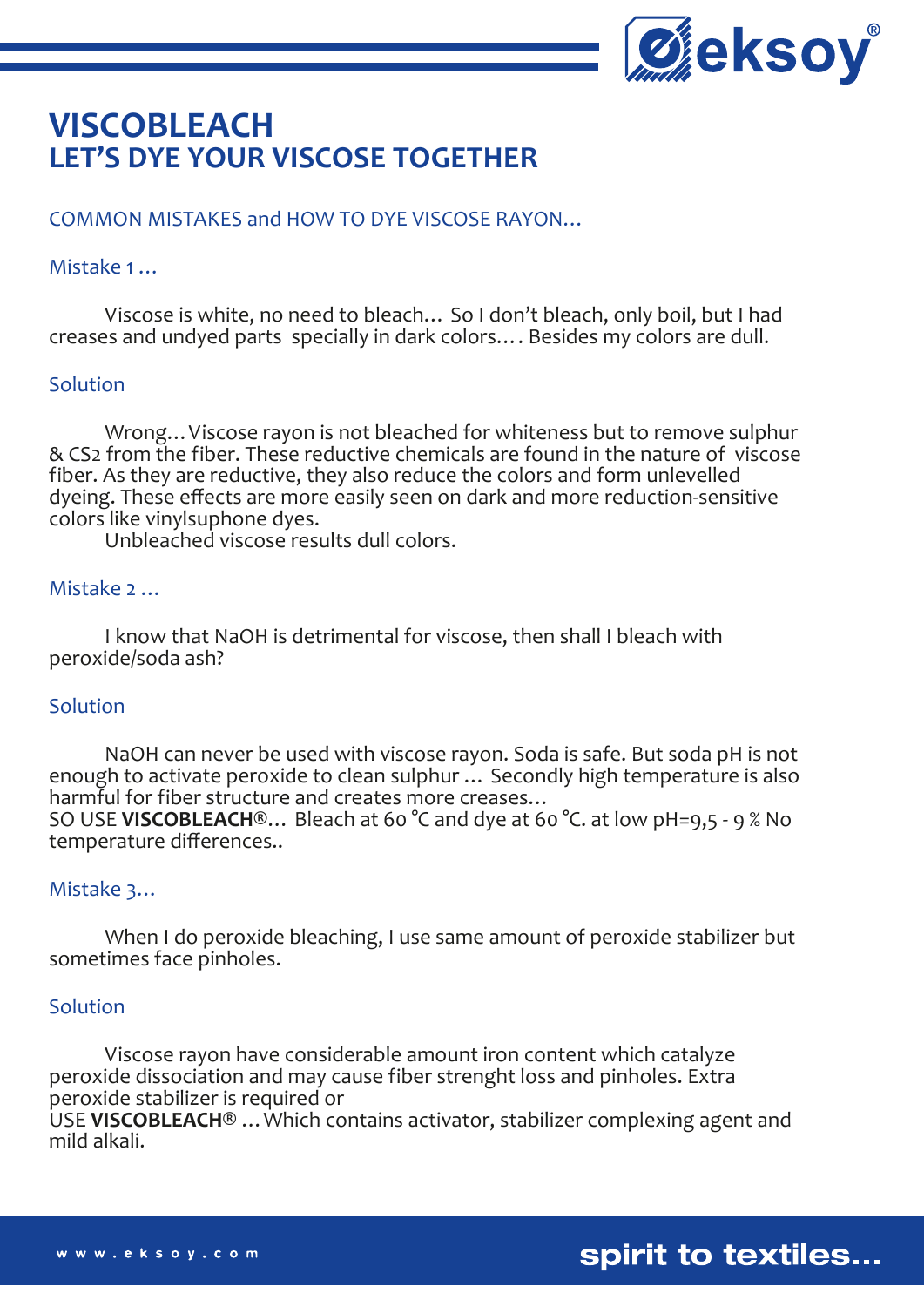

#### WHAT IS VISCOBLEACH® ?

 As described, peroxide/soda bleaching at 95 °C is harmful for viscose and will not be sufficient for a proper cleaning. Fabric weakened and sometimes pin-holed at this severe processing condition.

 EKSOY developed **VISCOBLEACH®** to treat viscose at mild temp. Range & low pH..

| <b>VISCOBLEACH®</b> | 1%           |
|---------------------|--------------|
| Peroxide, 50 %      | $1\%$        |
| <b>EXOLUBE NC</b>   | $0,5 - 1%$   |
| Temp.               | $60 - 70 °C$ |
| Time                | 30 min       |

Fabric is hot washed, antiperoxide treated.

 By this process, sulphur content is safely eliminated, shades become brilliant and touch is voliminous and bulky!

#### FOR PERFECT WHITENESS ….

#### USE VISCOBLEACH®

 High grade full-bleaching cannot be approached by conventional peroxide&soda at 95 °C . At low pH, peroxide can not be activated fully.

 EKSOY designed **VISCOBLEACH®** to overcome this disadvantage to approach high degree whiteness index.

| <b>VISCOBLEACH®</b> | 3%            |
|---------------------|---------------|
| Peroxide, 50 %      | 7%            |
| <b>EXOLUBE NC</b>   | $0,5 - 1%$    |
| Temp.               | $95^{\circ}C$ |
| Time                | 60 min        |

 Below, VISCOBLEACH® & clasical peroxide&soda method is compared. After bleaching both fabric samples are treated with 0,5 % OPTIC CO (OBA).

|                               | <b>Whiteness Index-CIE</b> | <b>Whiteness Index-GANZ</b> |
|-------------------------------|----------------------------|-----------------------------|
| <b>PEROXIDE / SODA</b>        | 132,48                     | 189,15                      |
| <b>PEROXIDE / VISCOBLEACH</b> | 149,26                     | 222,03                      |

spirit to textiles...